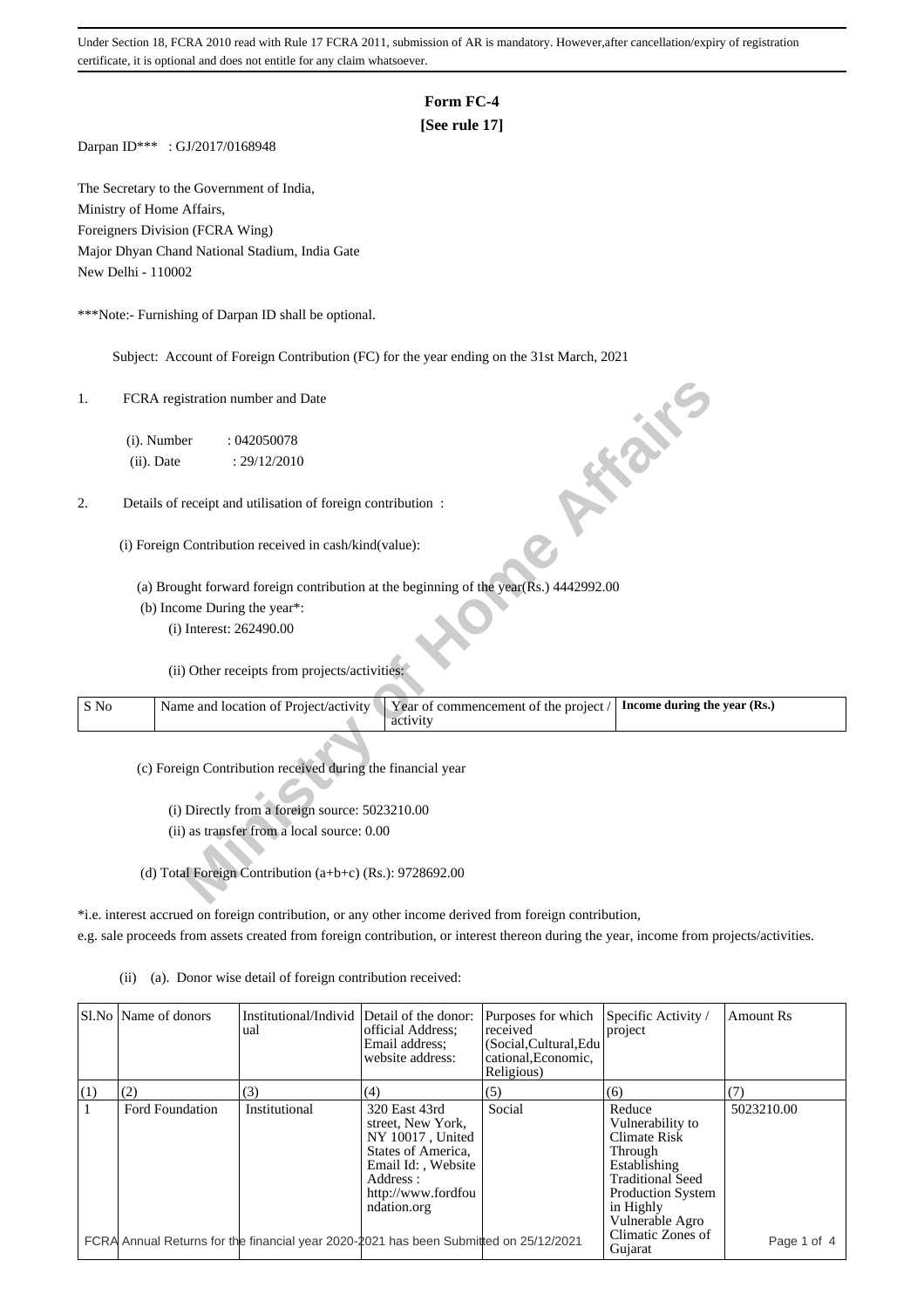(b) Cumulative purpose-wise amount of all foreign contribution donation received :

| Sl.No | Purpose             | moum                      |
|-------|---------------------|---------------------------|
|       | $\cdot$ .<br>Social | $\Omega$<br>$-5023210.00$ |

### 3. Details of Utilization of foreign contribution:

(a) Details of activities/projects for which foreign contribution has been received and utilised (in rupees)

| Sl. No.        | Name of<br>project/acti<br>vity                                                                                                                                                                                 | Address/L<br>ocation                                                                                                                                                                                                                                                         | Previous Balance            |         | Receipt during the year     |         | Utilised                  |         | <b>Balance</b> |         |
|----------------|-----------------------------------------------------------------------------------------------------------------------------------------------------------------------------------------------------------------|------------------------------------------------------------------------------------------------------------------------------------------------------------------------------------------------------------------------------------------------------------------------------|-----------------------------|---------|-----------------------------|---------|---------------------------|---------|----------------|---------|
|                |                                                                                                                                                                                                                 |                                                                                                                                                                                                                                                                              | In cash                     | In Kind | In cash                     | In Kind | In cash                   | In Kind | In cash        | In Kind |
| (1)            | (2)                                                                                                                                                                                                             | (3)                                                                                                                                                                                                                                                                          | (4)                         | (5)     | (6)                         | (7)     | (8)                       | (9)     | (10)           | (11)    |
| $\mathbf{1}$   | Reduce<br>Vulnerabil<br>ity to<br>Climate<br><b>Risk</b><br>Through<br>Establishi<br>ng<br>Traditiona<br>1 Seed<br>Productio<br>n System<br>in Highly<br>Vulnerabl<br>e Agro<br>Climatic<br>Zones of<br>Gujarat | Talukas of<br>Kachchh,<br>Khambhal<br>iya.<br>Palanpur<br>Taluka of<br>Devbhumi<br>Dwarka.<br>Jasadan,<br>Vinchiya<br>Talukas of<br>Rajkot,<br>Radhanpu<br>r, Varahi,<br>Santalpur<br>Talukas of<br>Patan<br>Kachchh(<br>Kutch) G<br>Kachchh(<br>Kutch)<br>Gujarat37<br>0001 | 3066406.0<br>$\mathbf{0}$   | 0.00    | 5023210.0<br>$\overline{0}$ | 0.00    | 7505135.0<br>$\mathbf{0}$ | 0.00    | 584481.00      | 0.00    |
| $\overline{2}$ | General<br>Fund                                                                                                                                                                                                 | Bhuj<br>Kachchh(<br>Kutch)<br>Gujarat37<br>0001<br>Kachchh(<br>Kutch)<br>Gujarat37<br>0001                                                                                                                                                                                   | 1376586.0<br>$\Omega$       | 0.00    | 262490.00                   | 0.00    | 1761.00                   | 0.00    | 1637315.0<br>0 | 0.00    |
| Total          |                                                                                                                                                                                                                 |                                                                                                                                                                                                                                                                              | 4442992.0<br>$\overline{0}$ | 0.00    | 5285700.0<br>$\overline{0}$ | 0.00    | 7506896.0<br>$\mathbf{0}$ | 0.00    | 2221796.0<br>0 | 0.00    |
|                |                                                                                                                                                                                                                 |                                                                                                                                                                                                                                                                              |                             |         |                             |         |                           |         |                |         |

(b) Details of utilisation of foreign contribution:

- (i) Total Utilisation\*\* for projects as per aims and objectives of the association (Rs.):6541513.00
- (ii) Total administrative expenses as provided in rule 5 of the Foreign Contribution
	- (Regulation) Rules, 2011 (Rs.) :965383.00

\*\* It is affirmed that the utilisation of foreign contribution is not in contravention of the provisions contained in the Foreign Contribution(Regulation) Act, 2010 (42 of 2010) and more particularly in section 9 and section 12 of the Act which, inter-alia, states that the acceptance of foreign contribution is not likely to affect prejudicially

- (A) the soverignty and integrity of india; or.
- (B) the security, strategic, scientific or echnomic interest of the state; or
- (C) the public interest; or
- (D) freedom or fairness of election to any legistature; or
- (E) friendly relations with any foreign state; or
- (F) harmony between religious, racial, social, lingusitic or relgional groups, castes or communities.

FCRA Annual Returns for the financial year 2020-2021 has been Submitted on 25/12/2021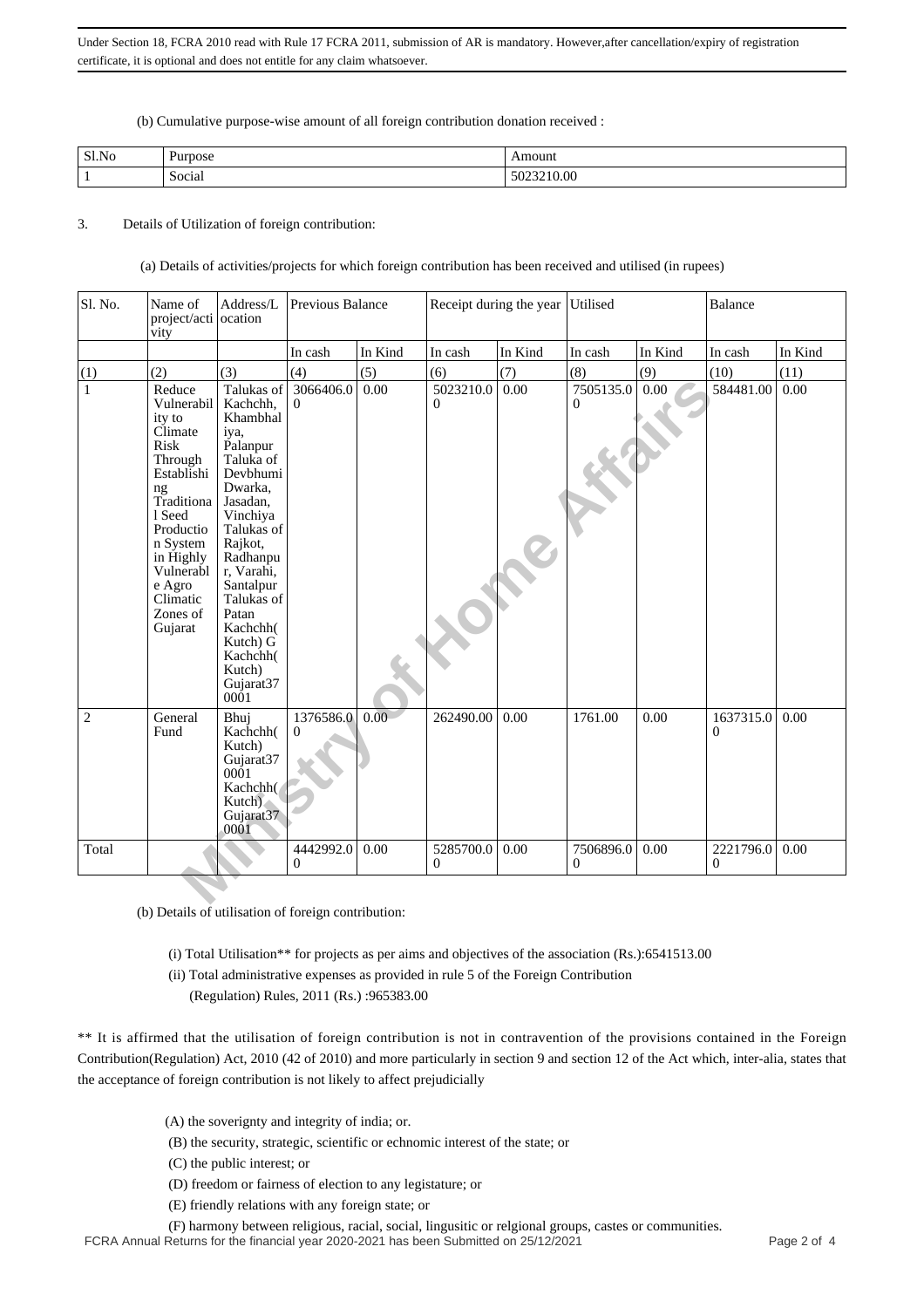(c) Total purchase of fresh assets (Rs.)

| $\sim$<br>NΘ<br>pciation<br>ntя<br>1 <sub>n</sub><br>N1<br>ו הו<br>татт<br>nar<br>ΩT<br>гпе<br>— ⊶<br>ш<br>ᆪ |  |  |  |
|--------------------------------------------------------------------------------------------------------------|--|--|--|
|                                                                                                              |  |  |  |

## (d) FC transferred to other associations

| <b>C1</b><br>NO.<br>DI. | association<br>.ne<br>ne | Date | ™0se | moun   |
|-------------------------|--------------------------|------|------|--------|
|                         | $\sim$<br>. <u>. .</u>   |      |      | $\sim$ |

(e) Total utilisation In the year (Rs.)(b+c+d) 7506896.00

## 4. Details Of unutilised foreign contribution:

| 4.                                          | Details Of unutilised foreign contribution:                                                                                                                                                                                                                           |                                                                                                                                               |           |                        |      |                  | 成长                      |     |                 |
|---------------------------------------------|-----------------------------------------------------------------------------------------------------------------------------------------------------------------------------------------------------------------------------------------------------------------------|-----------------------------------------------------------------------------------------------------------------------------------------------|-----------|------------------------|------|------------------|-------------------------|-----|-----------------|
|                                             |                                                                                                                                                                                                                                                                       | (i) Total FC invested in term Deposits (Rs.):                                                                                                 |           |                        |      |                  |                         |     |                 |
| Sl. No.                                     | Details                                                                                                                                                                                                                                                               |                                                                                                                                               |           |                        |      | Total(in Rs.)    |                         |     |                 |
| (i)                                         |                                                                                                                                                                                                                                                                       | Opening Balance of FD                                                                                                                         |           |                        |      | 948601.00        |                         |     |                 |
| FD made during the year<br>(ii)             |                                                                                                                                                                                                                                                                       |                                                                                                                                               |           |                        |      | 210546.00        |                         |     |                 |
| Less: realisation of previous FD<br>(iii)   |                                                                                                                                                                                                                                                                       |                                                                                                                                               |           |                        | 0.00 |                  |                         |     |                 |
|                                             | Closing balance of FD                                                                                                                                                                                                                                                 |                                                                                                                                               |           |                        |      | 1159147.00       |                         |     |                 |
| 5.<br>6.                                    | (a) Cash in hand: 7981.00<br>(b) in FC designated bank account: 0.00<br>(c) in utilisation bank account(s): $572713.00$<br>Details of foreigners as Key functionary/working/associated: 0<br>Details of Land and Building remained unutilised for more than two year: |                                                                                                                                               |           |                        |      |                  |                         |     |                 |
|                                             |                                                                                                                                                                                                                                                                       |                                                                                                                                               |           |                        |      |                  |                         |     |                 |
| Location of Land and<br>Sl. No.<br>Building |                                                                                                                                                                                                                                                                       | Year of acquisition                                                                                                                           |           | Purpose of acquisition |      |                  | Reason of unutilisation |     |                 |
| (1)                                         | (2)                                                                                                                                                                                                                                                                   |                                                                                                                                               | (3)       |                        | (4)  |                  |                         | (5) |                 |
| (7)<br>Name of the                          |                                                                                                                                                                                                                                                                       | (a) Details of designated FC bank account for receipt of Foreign Contribution (As on 31st March of the year ending):<br><b>Branch Address</b> | Phone No. | E-mail                 |      | <b>IFSC Code</b> | <b>Account No</b>       |     | Date of Opening |
|                                             |                                                                                                                                                                                                                                                                       |                                                                                                                                               |           |                        |      |                  |                         |     |                 |

# (a) Cash in hand: 7981.00

- (b) in FC designated bank account: 0.00
- (c) in utilisation bank account(s): 572713.00
- 5. Details of foreigners as Key functionary/working/associated: 0
- 6. Details of Land and Building remained unutilised for more than two year:

| ' Sl. No. | Location of Land and<br>Building | Year of acquisition | Purpose of acquisition | Reason of unutilisation |
|-----------|----------------------------------|---------------------|------------------------|-------------------------|
|           | $\sqrt{2}$<br>ے                  | $\sqrt{2}$<br>، ب   |                        | ື                       |

| Name of the<br>Bank           | <b>Branch Address</b><br>With pincode)                                 | Phone No.    | E-mail                                 | <b>IFSC</b> Code | Account No  | Date of Opening<br>Account |
|-------------------------------|------------------------------------------------------------------------|--------------|----------------------------------------|------------------|-------------|----------------------------|
|                               | 2)                                                                     | (3).         | (4)                                    | (5)              | (6)         |                            |
| <b>STATE BANK</b><br>OF INDIA | 11 Sansad Marg,<br>New Delhi 110<br>001. NEW<br>DELHI, Delhi,<br>Delhi | 011-23374002 | $\dot{\text{b}}$ i.00691@sbi.c<br>0.1n | SBIN0000691      | XXXXXXX2415 | 22/02/2021                 |

(b) Details of all utilization bank accounts for utilization of Foregin Contribution (As on 31st March of the year ending)

| Name of the<br>Bank | <b>Branch Address</b><br>With pincode) | Phone No.       | E-mail | <b>IFSC</b> Code | Account No. | Date of Opening<br>Account |
|---------------------|----------------------------------------|-----------------|--------|------------------|-------------|----------------------------|
|                     | ╰                                      | $\sqrt{2}$<br>. | (4)    |                  | (6)         |                            |

#### **Declaration**

I hereby declare that the above particulars furnished by me are true and correct FCRA Annual Returns for the financial year 2020-2021 has been Submitted on 25/12/2021 Page 3 of